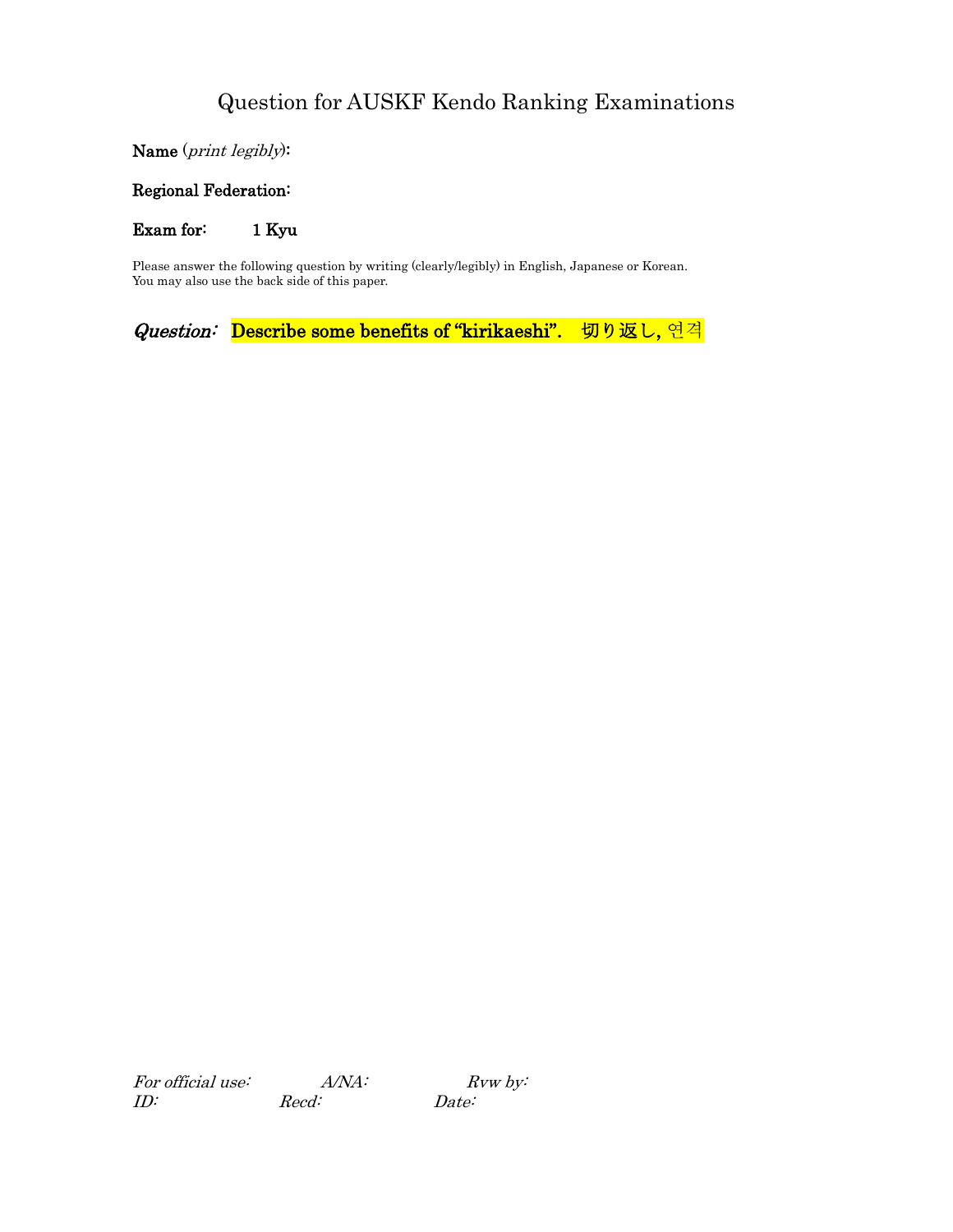Name (print legibly):

#### Regional Federation:

Exam for: 1 Dan

Please choose **one** (1) of the following questions and answer by writing (clearly/legibly) in English, Japanese or Korean. You may also use the back side of this paper.

#### Choose one (1) of the following to answer

- Describe "ki-ken-tai-ichi". 気剣体一致, 기검체일치
- Describe 3 types of Kendo footwork. 足さばき, 발운용법

For official use:  $A/NA$ : Rvw by: ID: Recd: Date: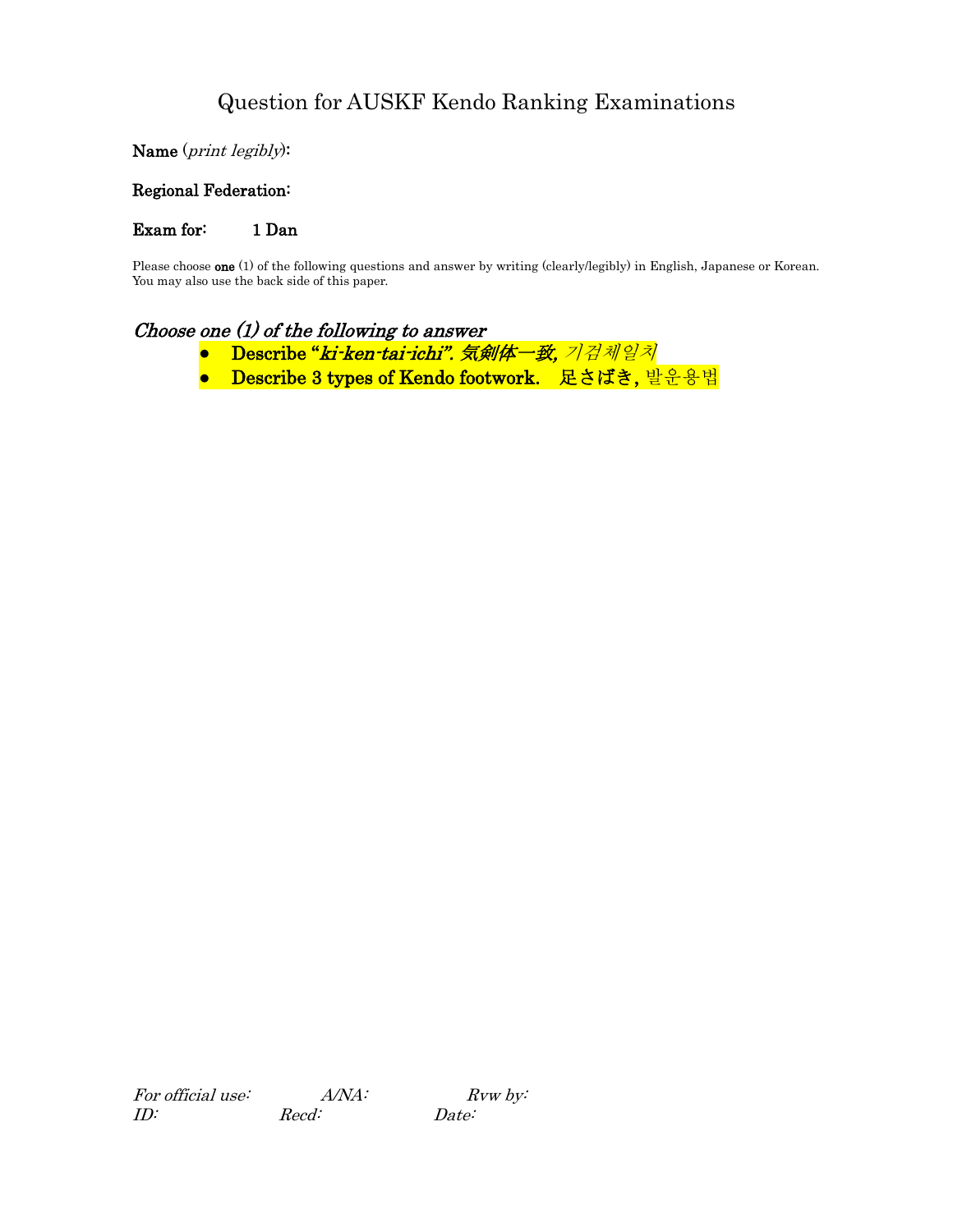Name (print legibly):

Regional Federation:

Exam for: 2 Dan

Please choose one (1) of the following questions and answer by writing (clearly/legibly) in English, Japanese or Korean. You may also use the back side of this paper.

## Choose one (1) of the following to answer:

- Describe the 4 types of Kendo "sicknesses". 四戒, 사계
- Describe the 3 "ma-ai". 間合, 간합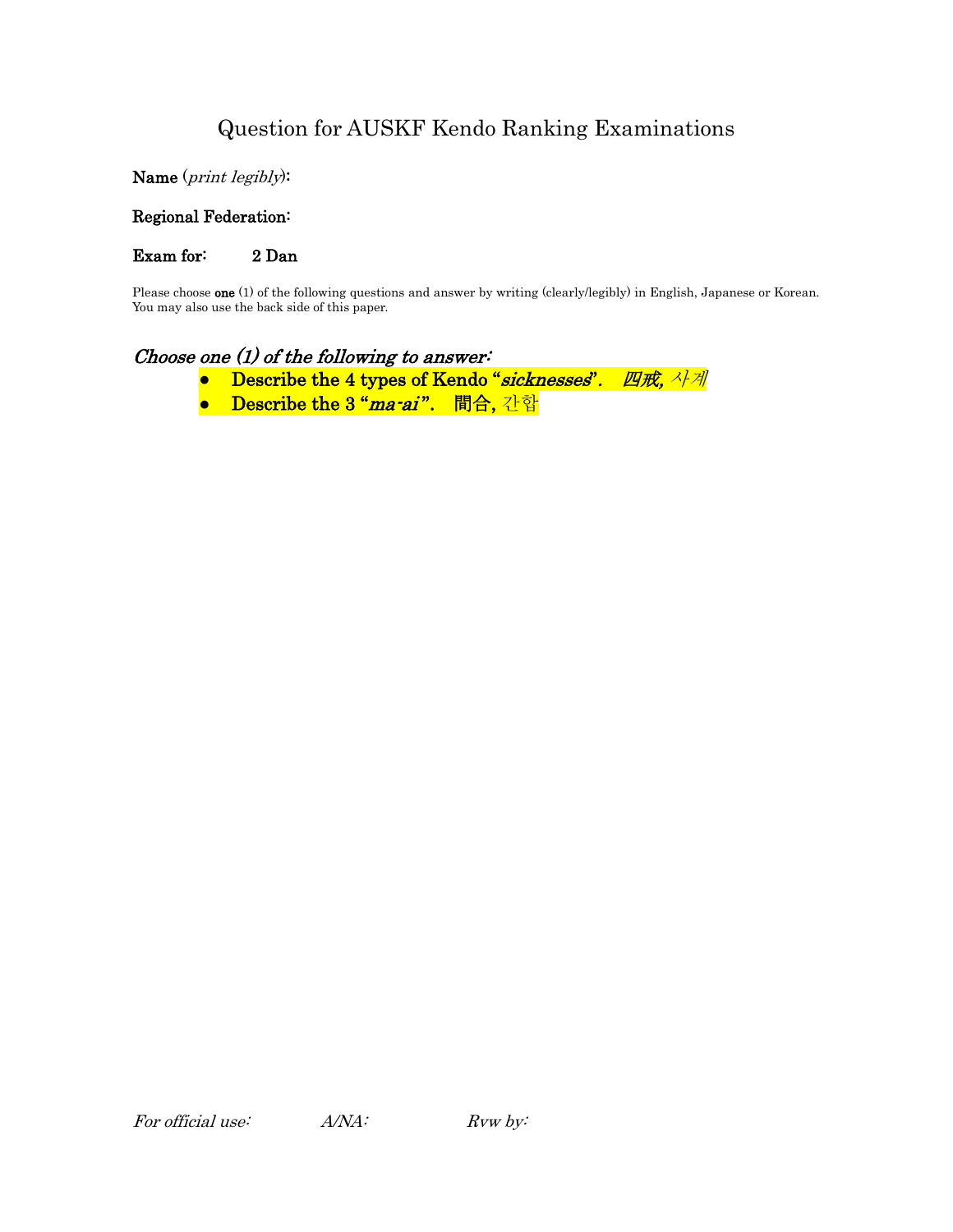Name (print legibly):

#### Regional Federation:

#### Exam for: 3 Dan

Please choose **one** (1) of the following questions and answer by writing (clearly/legibly) in English, Japanese or Korean. You may also use the back side of this paper.

## Choose one (1) of the following to answer:

- Describe the elements of "*yuko-datotsu". 有効打突, 유효타돌*
- Describe "enzan-no-metsuke". 遠山の目付け, 먼산보기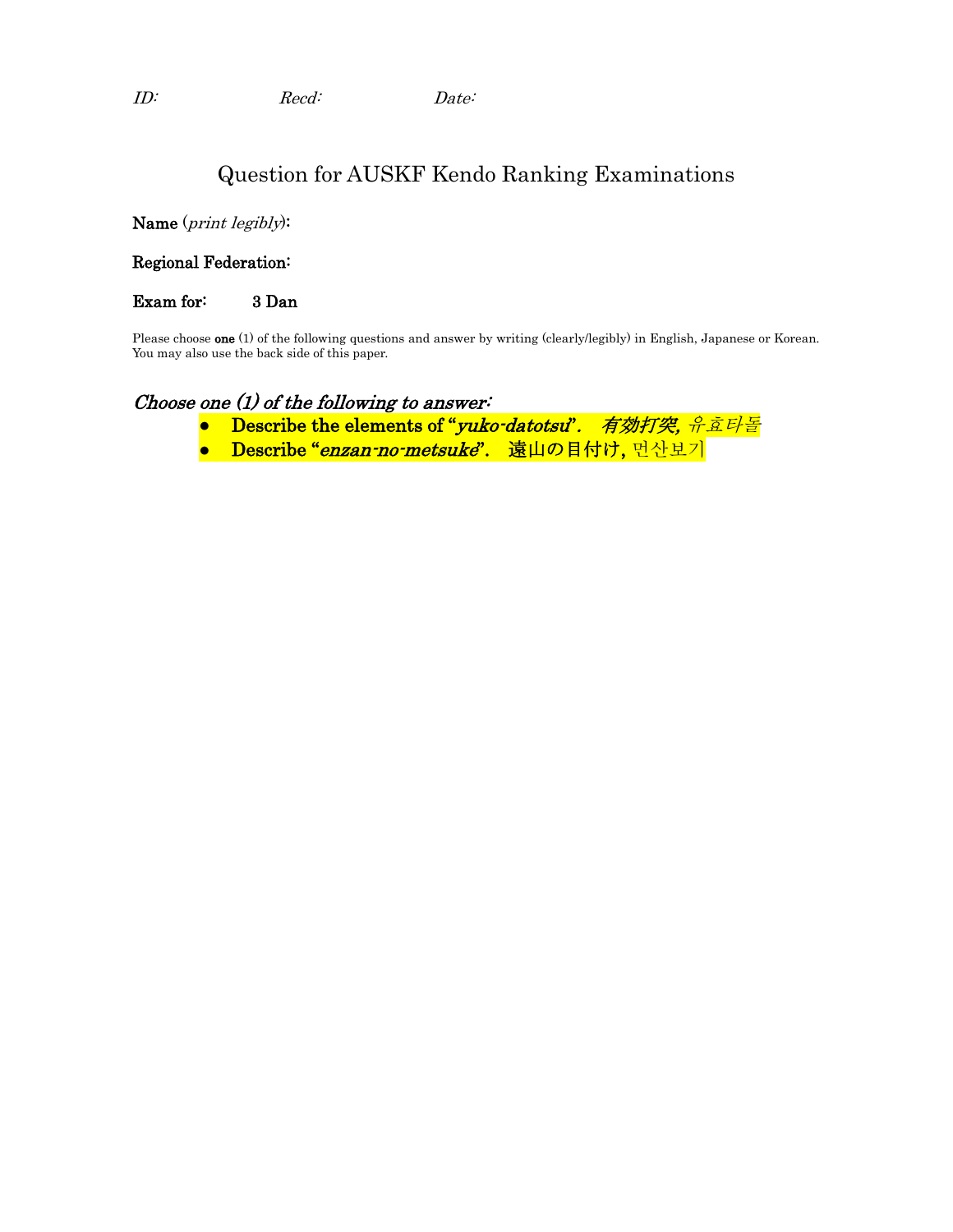| For official use: | $A/NA$ : | $Rvw$ by: |
|-------------------|----------|-----------|
| ID:               | Recd:    | Date:     |

Name (print legibly):

Regional Federation:

Exam for: 4 Dan

Please choose **one** (1) of the following questions and answer by writing (clearly/legibly) in English, Japanese or Korean. You may also use the back side of this paper.

#### Choose one  $(1)$  of the following to answer:

- Describe the benefits of the Kendo kata (剣道形) 검도형 and its relevance to shinai keiko (竹刀稽古) 죽도계고;
- Describe the elements of "vuko-datotsu". 有効打突, 유효타돌